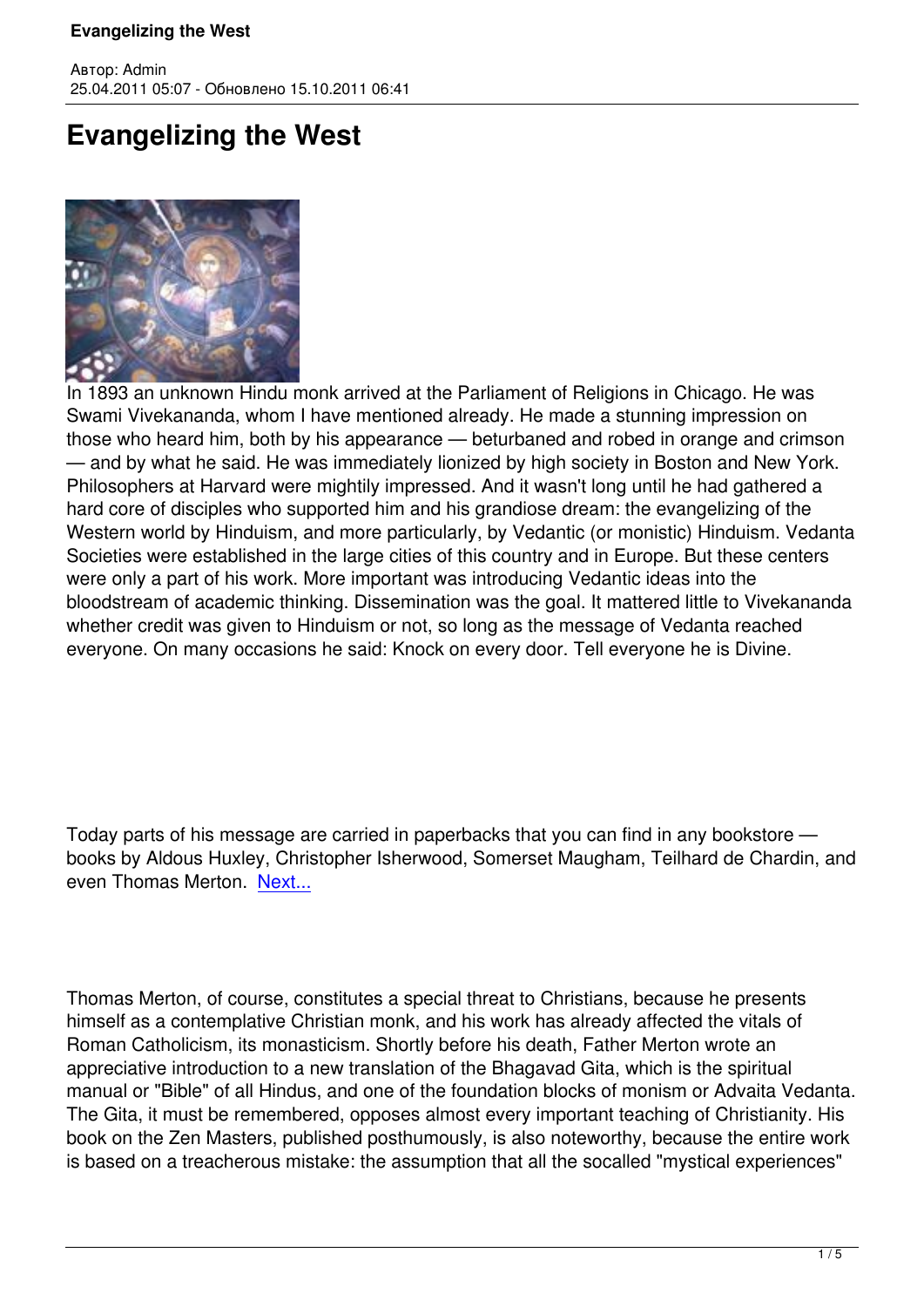Автор: Admin 25.04.2011 05:07 - Обновлено 15.10.2011 06:41

in every religion are true. He should have known better. The warnings against this are loud and clear, both in Holy Scripture and in the Holy Fathers.

Today I know of one Catholic monastery in California where cloistered monks are experimenting with Hindu religious practices. They were trained by an Indian who became a Catholic priest. Unless the ground had been prepared, I think this sort of thing couldn't be happening. But, after all, this was the purpose of Vivekananda's coming to the West: to prepare the ground.

Vivekananda's message of Vedanta is simple enough. It looks like more than it is because of its trappings: some dazzling Sanskrit jargon, and a very intricate philosophical structure. The message is essentially this: All religions are true, but Vedanta is the ultimate truth. Differences are only a matter of "levels of truth." In Vivekananda's words: "Man is not travelling from error to truth, but climbing up from truth to truth, from truth that is lower to truth that is higher. The matter of today is the spirit of the future. The worm of today — the God of tomorrow. The Vedanta rests on this: that man is God. So it is for man to work out his own salvation. Vivekananda put it this way: "Who can help the Infinite? Even the hand that comes to you through the darkness will have to be your own."

Vivekananda was canny enough to know that straight Vedanta would be too much for Christians to follow, right off the bat. But "levels of truth" provided a nice bridge to perfect ecumenism where there is no conflict because everyone is right. In the Swami's words: "If one religion be true, then all the others also must be true. Thus the Hindu faith is yours as much as mine. We Hindus do not merely tolerate, we unite ourselves with every religion, praying in the mosque of the Mohammedan, worshipping before the fire of the Zoroastrian, and kneeling to the cross of the Christian. We know that all religions alike, from the lowest fetishism to the highest absolutism, are but so many attempts of the human soul to grasp and realize the Infinite. So we gather all these flowers and, binding them together with the cords of love, make them into a wonderful bouquet of worship."

Still, all religions were only steps to the ultimate religion, which was Advaita Vedanta. He had a special contempt for Christianity, which at best was a "low truth" — a dualistic truth. In private conversation he said that only a coward would turn the other cheek. But whatever he said about other religions, he always returned to the necessity of Advaita Vedanta. "Art, science, and religion," he said, "are but three different ways of expressing a single truth. But in order to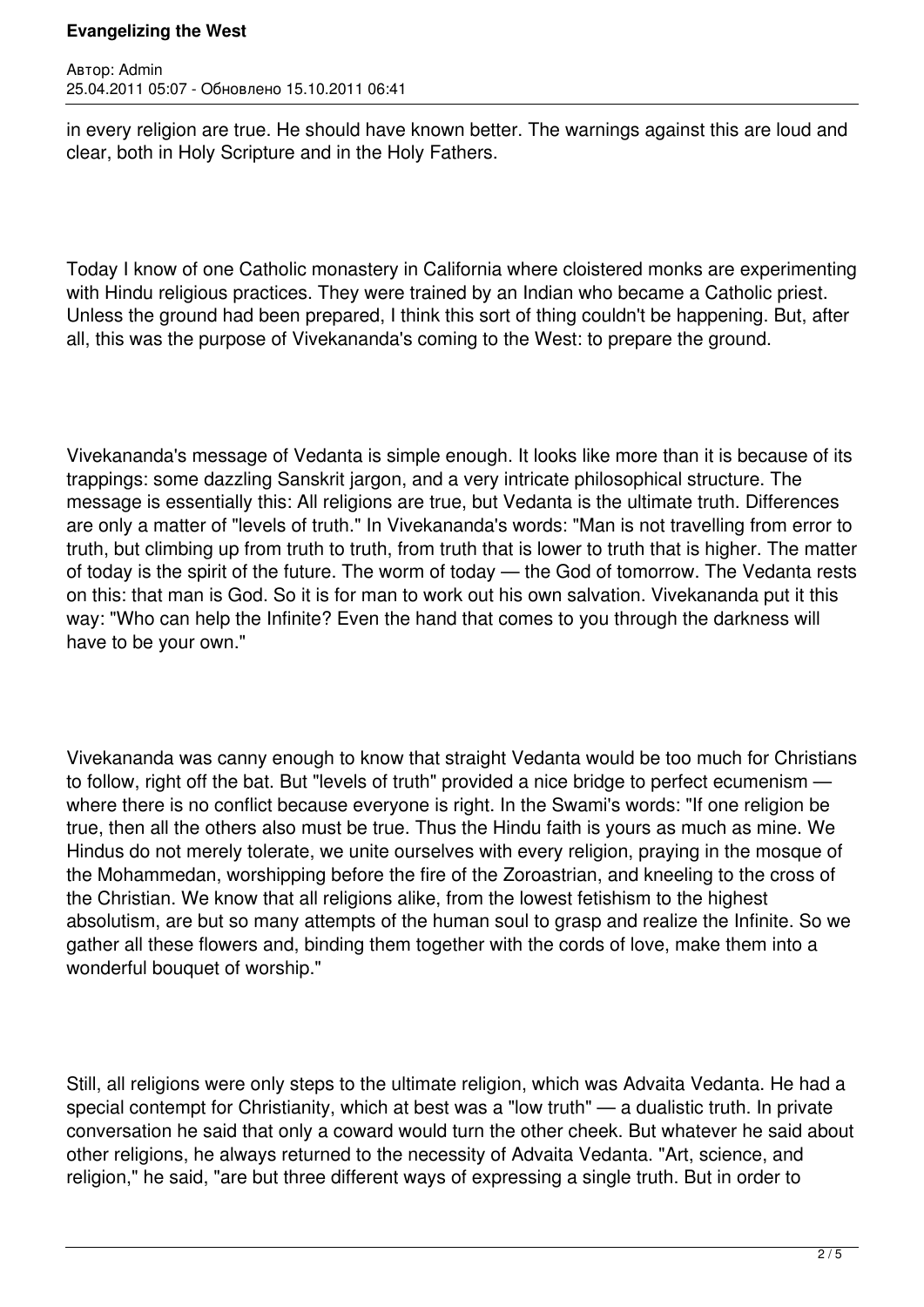Автор: Admin 25.04.2011 05:07 - Обновлено 15.10.2011 06:41

understand this we must have the theory of Advaita."

The appeal to today's youth is unmistakable. Vedanta declares the perfect freedom of every soul to be itself. It denies all distinction between sacred and secular: they are only different ways of expressing the single truth. And the sole purpose of religion is to provide for the needs of different temperaments: a god and a practice to suit everyone. In a word, religion is "doing your own thing,"

All this may sound far-fetched; but Vivekananda did an effective job. Now I'll show how successful he was in introducing these Hindu ideas into Roman Catholicism, where his success has been the most striking.

Swami Vivekananda first came to America to represent Hinduism at the 1893 Parliament of Religions. 1968 was the 75th anniversary of this event, and at that time a Symposium of Religions was held under the auspices of the Vivekananda Vedanta Society of Chicago. Roman Catholicism was represented by a Dominican theologian from De Paul University, Father Robert Campbell. Swami Bhashyananda opened the meeting with the reading of good-will messages from three very important people. The second was from an American Cardinal.

Father Campbell began the afternoon session with a talk on the conflict of the traditionalist versus the modernist in modern Catholicism. He said: "In my own university, surveys taken of Catholic student attitudes show a great swing towards the liberal views within the last five or six years. I know that the great Swami Vivekananda would himself be in favor of most of the trends in the direction of liberal Christianity." What Father Campbell apparently didn't know was that the modernistic doctrines he described were not Christian at all; they were pure and simple Vedanta.

So there will be no question of misinterpretation, I shall quote the Father's words on the modernists' interpretation of five issues, just as they appeared in three international journals: the Prabuddha Bharata published in Calcutta, the Vedanta Kesheri published in Madras, and Vedanta and the West, published in London.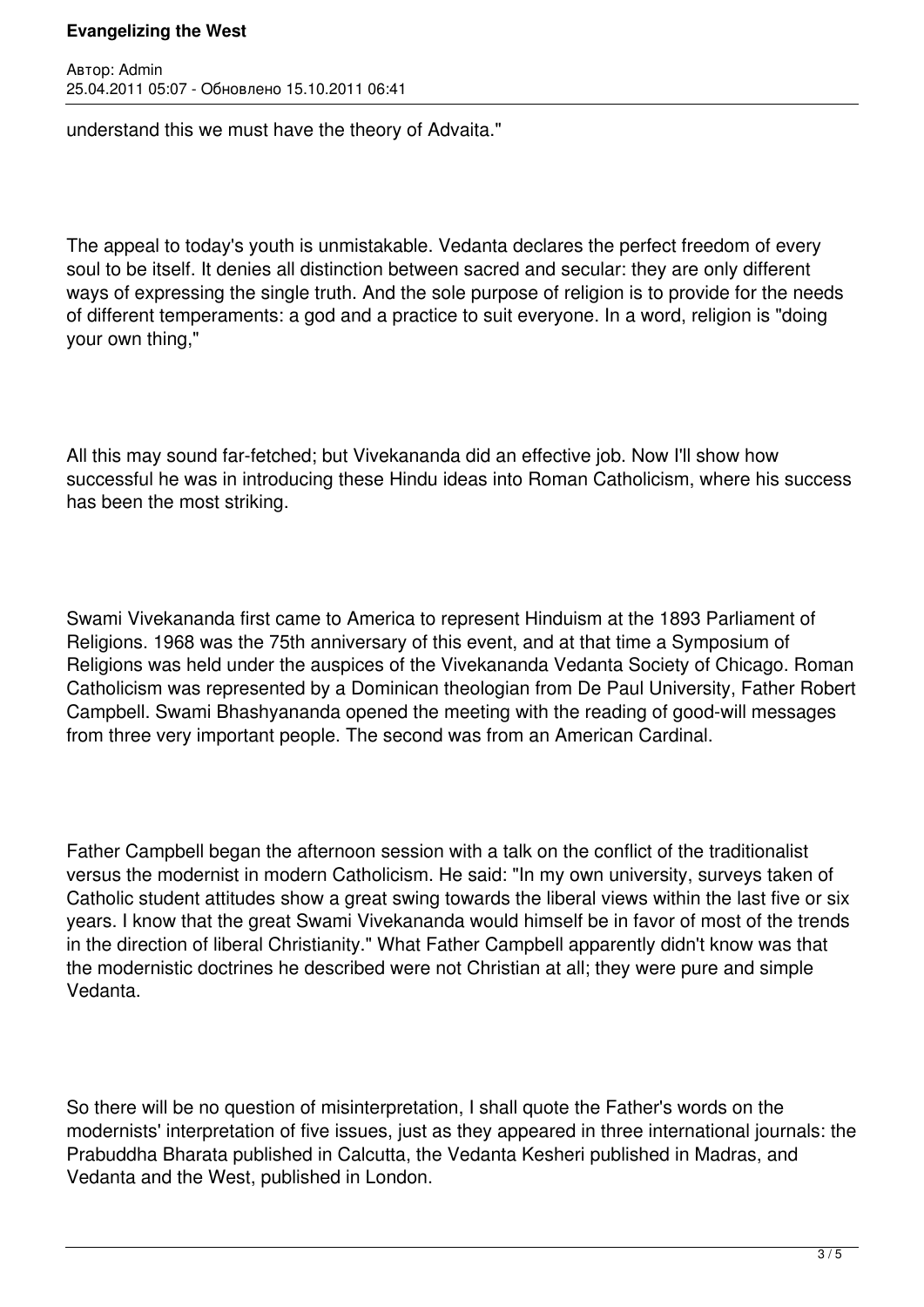On doctrines: "Truth is a relative thing, these doctrines and dogmas (i.e., the nature of God, how man should live, and the after-life) are not fixed things, they change, and we are coming to the point where we deny some things that we formerly affirmed as sacred truths."

On God: "Jesus is divine, true, but any one of us can be divine. As a matter of fact, on many points, I think you will find the liberal Christian outlook is moving in the direction of the East in much of its philosophy — both in its concept of an impersonal God and in the concept that we are all divine."

On Original Sin: "This concept is very offensive to liberal Christianity, which holds that man is perfectable by training and proper education."

On the world: "The liberal affirms that it can be improved and that we should devote ourselves to building a more humane society instead of pining to go to heaven."

On other religions: "The liberal group says: 'Don't worry about the old-fashioned things such as seeking converts, etc., but let us develop better relations with other religions.'"

So says Father Campbell for the modernistic Catholics. The modernist has been led like a child by the generous offer of higher truth, deeper philosophy and greater sublimity — which can be had by merely subordinating the living Christ to modern man.

Here, then, we see the spectacular success of Hinduism, or Swami Vivekananda, or the power behind Vivekananda. It's made a clean sweep of Roman Catholicism. Her watchdogs have taken the thief as the friend of the master, and the house is made desolate before their eyes.